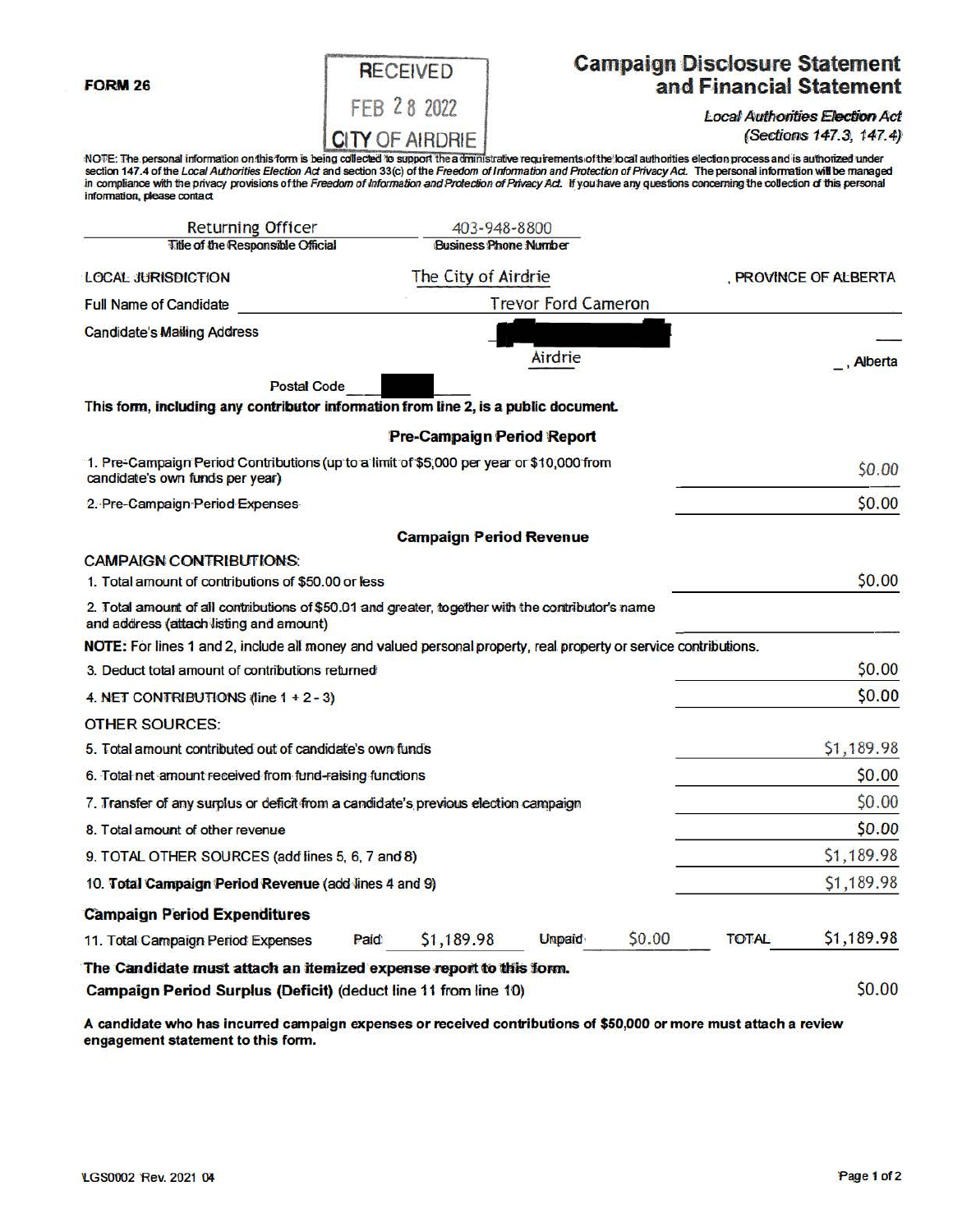#### **ATTESTATION OF CANOIDATE**

This is to certify that to the best of my knowledge this document and all attachments accurately reflect the information required under section 147.4 of the Local Authorities Election Act.

| <b>CA</b><br>cr o<br>œ |           |  |
|------------------------|-----------|--|
| Date yyyy mm dd        | Signature |  |

Forward the signed original of this document to the address of the local jurisdiction in which the candidate was nominated for election.

### IT IS AN OFFENCE TO FILE A FALSE STATEMENT

# RECEIVED FEB 2 8 2022 CITY OF AIRDRIE